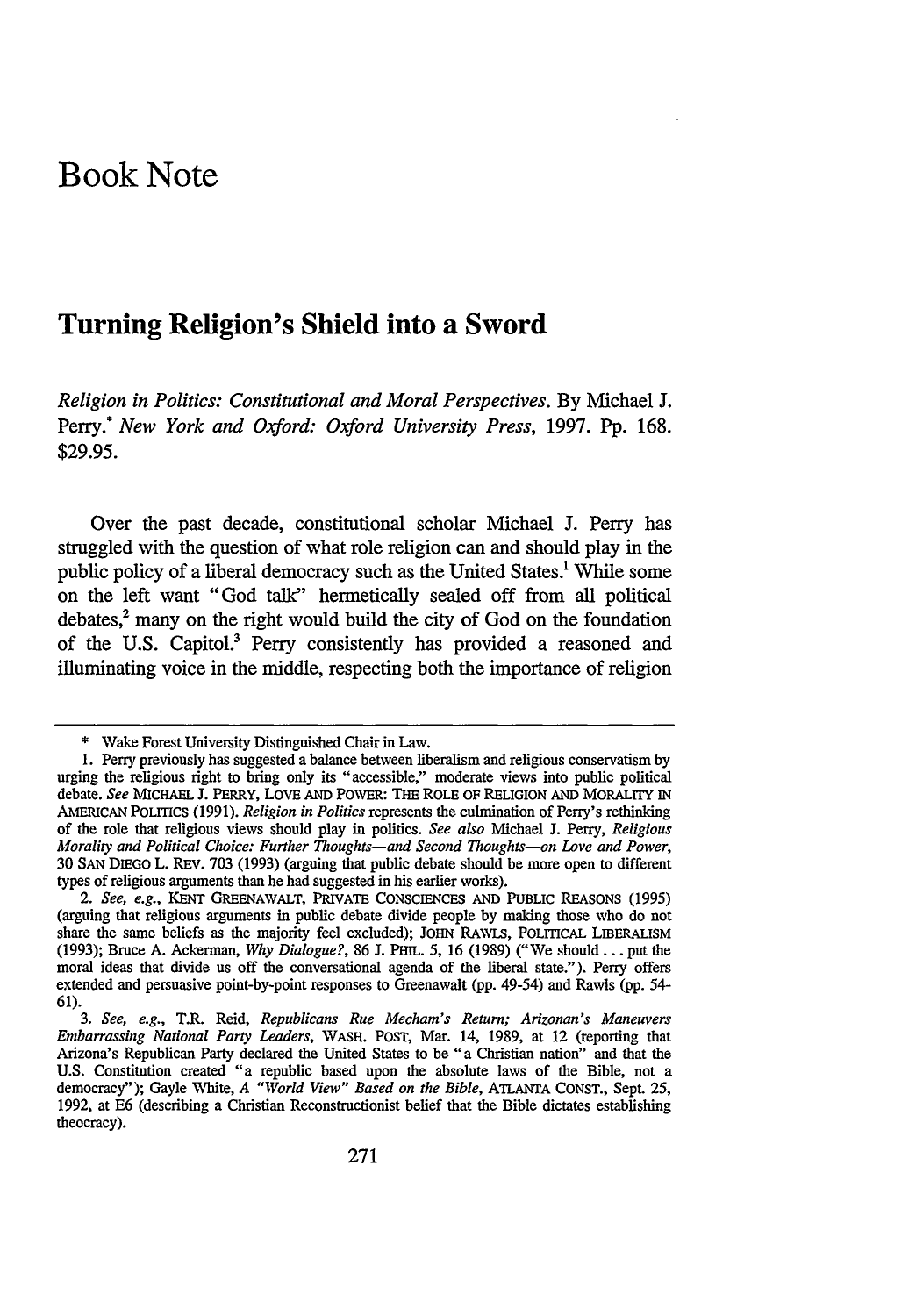to the believer and the need for a government of and for all the people, religious and nonreligious alike.

*In Religion in Politics,* Perry advocates a greater role for religious ideas in policymaking, arguing that the Free Exercise and Establishment Clauses require the judiciary to accept a very deferential stance toward laws justified by religious arguments. To be sure, Perry continues to have a healthy regard for nonestablishment as a principle; yet his permissive attitude toward the role of religion in legislation and judicial review fundamentally underprotects the democratic value of nonestablishment, transforming the shield of free exercise into a sword for privileging the majority's religious views.

**I**

Perry's argument starts with the uncontroversial suggestion that the Free Exercise Clause prevents government from penalizing the expression of religious belief in public debate (p. 32). The truly difficult questions begin when religious beliefs form part—or all—of the basis for the political choice. Perry views free exercise as an antidiscrimination command, prohibiting government action that disfavors one religion or religion generally *because of its religious nature* (p. 13).' Perry goes further, interpreting free exercise as also requiring the "accommodation" of religious practice. Under this position, generally applicable laws that do not serve a compelling public purpose would require an exemption for religious practice (p. 30). The nonestablishment principle is also a governmental antidiscrimination command, but instead of prohibiting the *disfavoring* of religion as free exercise does, nonestablishment prohibits *favoring* religion because of its religious nature (pp. 15-16).

Perry ultimately synthesizes his characterizations of the religion clauses into a general rule that government may not make judgments about the "value or disvalue-the moral value, the truth value, the social value" of religion or religious practices as such (p. 14). Actions disfavoring religious practices (violating the free exercise norm) and favoring religious practices (establishment violations) send the message, endorsed and effectuated by the government, that one religious idea, faith, or practice is better or worse than another.' But what happens if a public policy choice is motivated by

*<sup>4.</sup> But cf.* Employment Div. v. Smith, 494 U.S. 872, 878-79 (1990) ("We have never held that an individual's religious beliefs excuse him from compliance with an otherwise valid law prohibiting conduct that the State is free to regulate.").

<sup>5.</sup> This position closely tracks the "endorsement" test developed by Justice O'Connor in *Lynch v. Donnelly,* 465 U.S. 668, 688 (1984) (O'Connor, **J.,** concurring) (arguing that the government violates the Establishment Clause by excessive entanglement with religion or by "endorsement or disapproval" of religion).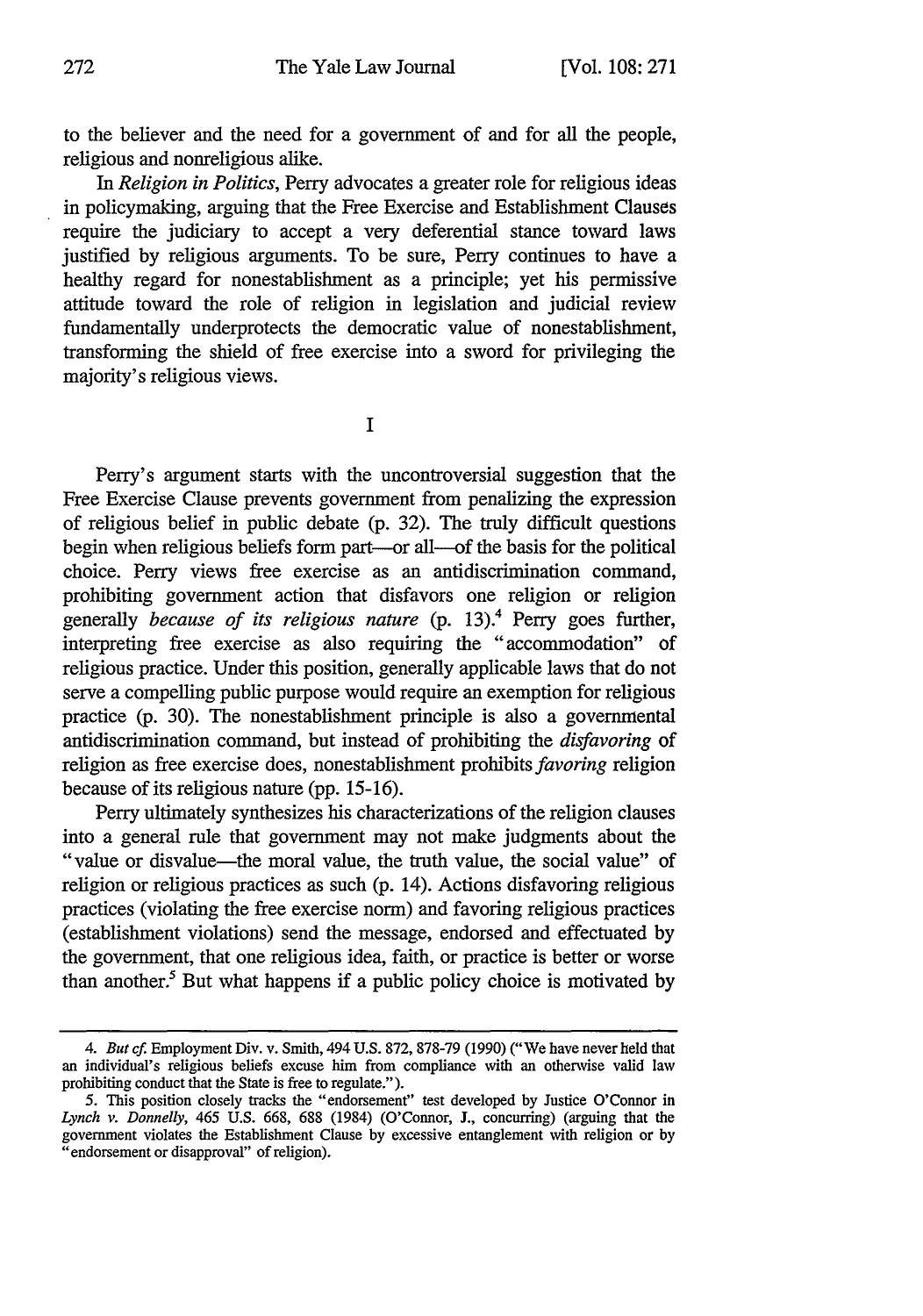both a secular and religious justification?<sup>6</sup> Perry argues that a government policy choice violates the nonestablishment norm only when no *plausible* secular purpose supports the choice **(p.** 34). **If** a secular purpose is plausible, the decision does not violate the Establishment Clause, regardless of whether the *actual* purpose—the cause in fact—was religious in nature **(p.** 34).' Only where a religious purpose alone could have motivated a decision does that decision send an impermissible message favoring religion.

Perry views this balance-allowing religious justifications if there is also a plausible secular justification-as preferable for two reasons. First, courts would not need to substitute their own definitions of what constitutes a sufficient secular reason for those of the legislature. Second, this balance would rescue decisions motivated in fact **by** secular justifications that coincide with religious purposes where those religious motivations were unnecessary to the decision **(p. 35).** Perry readily admits that his position represents an "underenforcement" of the nonestablishment norm, but he considers this position preferable **"as** a practical matter" **(p. 35).8**

**II**

The structure and nature of Perry's theory of judicial review underprotects the nonestablishment norm even while laudably protecting free exercise. **A** too-deferential court fails to fulfill the minority-protecting function of the judiciary described in *United States v. Carolene Products.9*

**<sup>6.</sup>** Controversial examples abound. The posting of the Ten Commandments on a classroom wall, intended as a lesson about Western law rather than as a religious display, is one example. *See* Stone v. Graham, 449 **U.S. 39 (1980).** Requiring public schools to teach creationism whenever evolution is taught, ostensibly to protect academic freedom rather than to favor the creationist account, is another. *See* Edwards v. Aguillard, 482 **U.S. 578 (1987).**

**<sup>7.</sup> Perry** urges the faithful to show restraint **by** exercising their legislative power only when, in their view, a persuasive secular rationale supports a decision they would make on religious grounds.

**<sup>8.</sup>** Perry does not detail how his construction of the religion clauses would result in different outcomes in constitutional cases, but it seems certain that he would at least come out differently from the *Aguillard* Court, which overturned an Arkansas state **law** requiring the teaching of "creation science" whenever scientific evolution was taught. *See* 482 **U.S.** at **595-97.** In fact, the case presented a plausible secular purpose: the balancing of religion and science. Perry sympathizes with Justice Scalia's dissenting argument that students should be permitted to "decide for themselves, based upon a fair presentation." *Id.* at **631** (Scalia, **J.,** dissenting). Among more current issues, Perry argues that abortion could be banned on secular grounds without violating the nonestablishment norm, but that prohibitions of legally recognized same-sex marriages cannot be. Although antiabortion advocates often rely on religious arguments, Perry points out that some prominent Catholics have advanced a secular reason to outlaw abortion **(pp. 70-72),** while the ban on same-sex marriages relies entirely on religious belief **(pp. 82-85).**

*<sup>9.</sup> See* United States v. Carolene Prods., 304 **U.S.** 144, **153** n.4 **(1938).**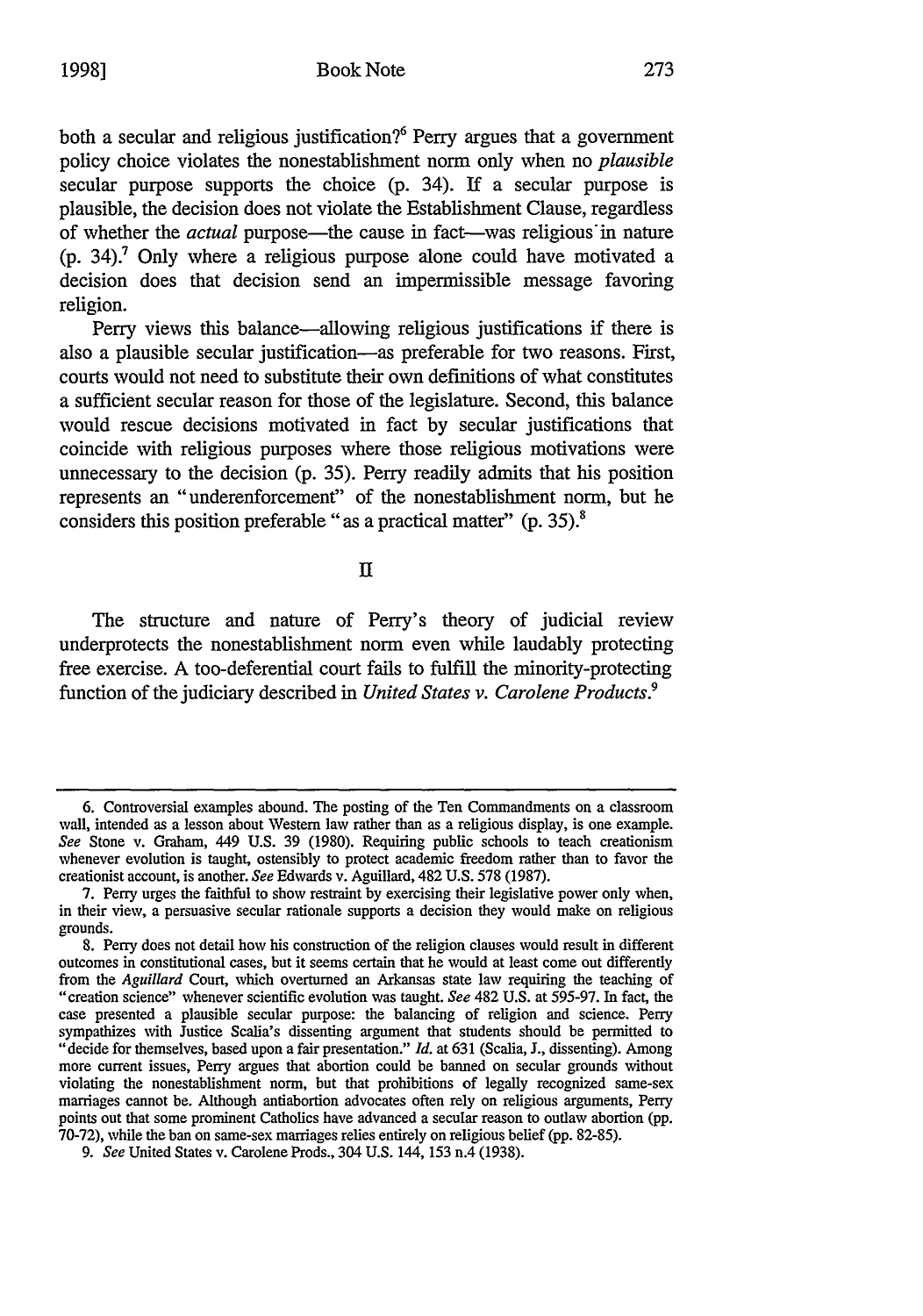## *A. Freedom from the Majority's Religion*

In *Carolene Products*, the Court announced its view that legislative is demonstrating "prejudice against discrete and insular decisions demonstrating "prejudice against discrete and insular minorities **...** may call for a correspondingly more searching judicial inquiry."<sup>10</sup> Further, the opinion recommends aggressive judicial review when "legislation appears on its face to be within a specific prohibition of the Constitution, such as those of the first ten Amendments." **"** The Court's judicial review power therefore is strongest in correcting defects in the democratic process and in enforcing enumerated constitutional guarantees, including religious liberty, *against the majority.12*

Perry does not ignore the role of the religion clauses in promoting a well-functioning democracy. His standard, however, constrains the Court from considering impermissible religious motivation where the majority privileges its religious view and a plausible-though not persuasivesecular reason also supports the decision. Perry's two central propositions regarding free exercise prevent the courts from aggressively rooting out religious or even sectarian favoritism in legislation. First, free exercise means the courts cannot punish religious faithful for their "God talk" during legislative debates by considering their statements as evidence of an impermissible motivation. From a litigation view, this reduces the chance that a plaintiff could prove that an impermissible religious motive drove the passage of a bill.<sup>13</sup> Second, any plausible secular purpose can validate a law even though the actual purpose was religious. This signals something like rational basis review where governmental actors imagine some reason, however'weak, to base a decision on a secular foundation.<sup>14</sup>

13. *See, e.g.,* Wallace v. Jaffree, 472 U.S. 38, 56-57 (1985) (relying on a legislator's extensive pro-religion remarks as evidence of an impermissible religious purpose).

<sup>10.</sup> *Id.*

<sup>11.</sup> *Id.*

<sup>12.</sup> The paradigmatic religious liberty cases center on protecting minorities from coercive majority action of two types. First, free exercise protects religious minorities from interference by the majority representing either no religion or other religions. *See, e.g.,* Sherbert v. Verner, 374 U.S. 398 (1963) (holding that free exercise protects minority religion that holds Saturday as Sabbath from penalty in qualifying for government benefits). Second, nonestablishment protects religious and nonreligious minorities from the coercive use of their government and tax money to aid a majority religion. *See, e.g.,* Everson v. Board of Educ., 330 U.S. 1, 15-16 (1946). In addition to these tangible harms, one can argue that a deeper injury is inflicted in both types of cases when the majority communicates through the government the message that the minority is not part of mainstream society. *See* Lynch v. Donnelly, 465 U.S. 668, 688 (1984) (O'Connor, **J.,** concurring) ("Endorsement sends a message to nonadherents that they are outsiders, not full members of the political community, and an accompanying message to adherents that they are insiders, favored members of the political community.").

<sup>14.</sup> *Edwards v. Aguillard,* 482 U.S. 578 (1987), and *Stone v. Graham,* 449 U.S. 39 (1981), provide examples of how Perry's deferential standard jeopardizes nonestablishment on a practical level. The state law in *Edwards* had the effect of promoting a religious view (hut for the law, the view would not have been heard in hundreds of classrooms) and seriously entangling government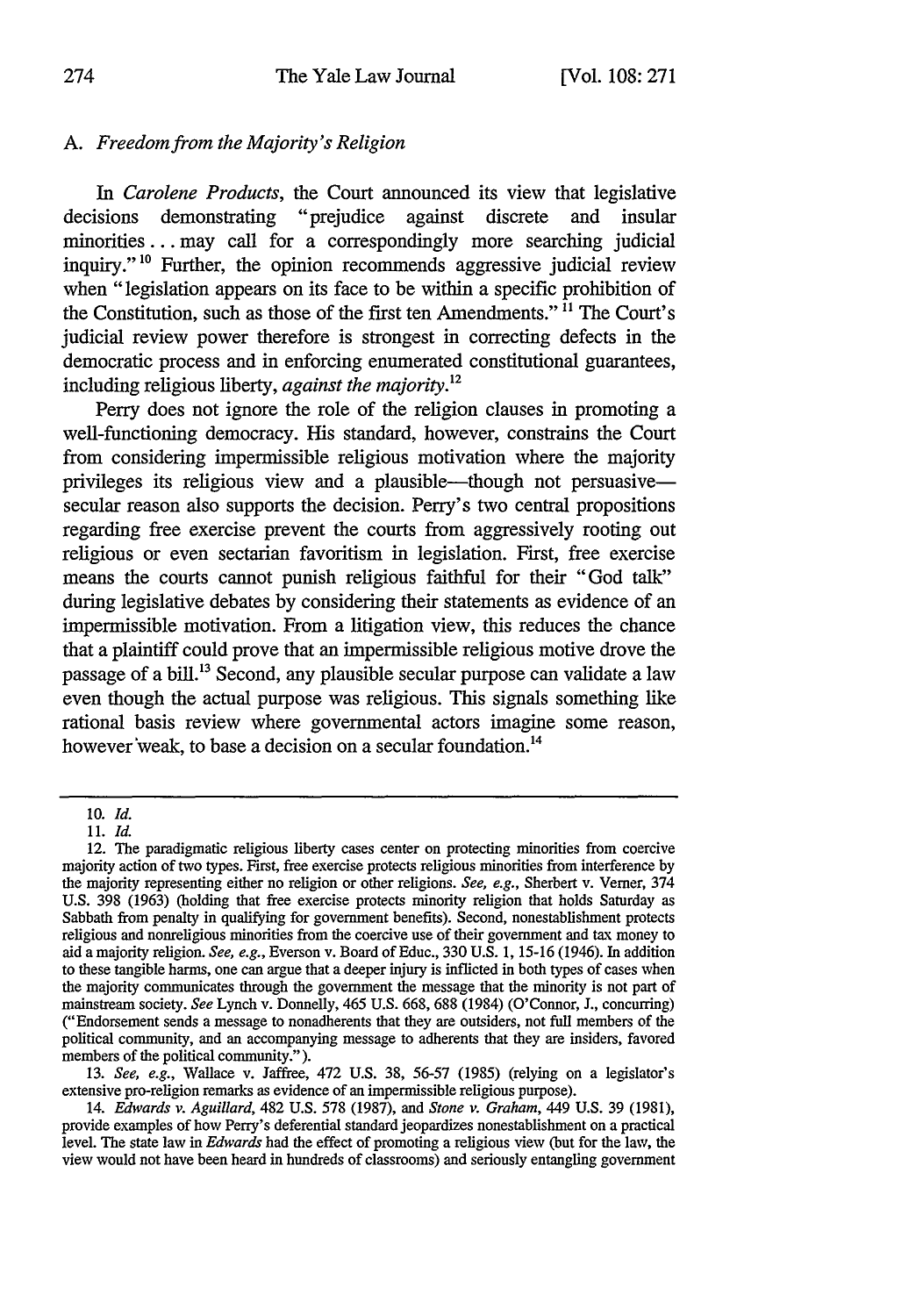#### 1998] Book Note

Because a theory of judicial review entails majority-approved legislation, the deferential position Perry advocates can benefit only those religious people able to muster majorities, not those permanently relegated to minority status or even disinterested in political action. A conception of free exercise that privileges the majority in this way turns the *Carolene Products* justification of judicial review on its head: Those able to command majorities get the protection of the Court, while those too weak to have a voice in the democratic process do not. In this way, the higher constitutional law principles that should protect political minorities would be hamstrung by a compliant judiciary.

### B. Carolene Products *and Diffuse or Anonymous Minorities*

Countering the *Carolene Products* defense of judicial review, Bruce Ackerman has argued convincingly that diffuse and anonymous minorities-far more than "discrete and insular" ones--stand a greater risk of harm by majority indifference.<sup>15</sup> Discrete and insular minorities, such as racial and ethnic groups, typically are able to marshal significant political power within a pluralistic process because of their ability to coalesce and organize.16 In contrast, anonymous or dispersed minorities, such as the victims of sexual discrimination or poverty, face a greater risk of constitutional disregard because they are less able to find a voice within the process, organize politically, and push for inclusion.'" In this group, one might include atheists, agnostics, and the religiously indifferent.<sup>18</sup> who, despite their lack of interest in free exercise, may have a true concern with nonestablishment on both political and cultural levels.

16. *See id.* at 723-24.

17. *See id.* at 729.

18. *See* City of Boerne v. Flores, 117 S. Ct. 2157, 2172 (1997) (Stevens, J., concurring) (arguing that the Religious Freedom Restoration Act violates nonestablishment by favoring religious people).

with religion (through government-employed teachers' use of the doctrine and authorities' monitoring and enforcing the law). Such a law fails the Court's purpose test, *see Edwards,* 482 **U.S.** at 594 (holding that the law's "primary purpose" of endorsing religion-despite the presence of a secondary secular purpose-violates the Establishment Clause), as well as the entanglement aspect of O'Connor's concurrence in *Lynch,* 465 U.S. at 688 (O'Connor, J., concurring). Yet just as in *Stone,* where the display of the Ten Commandments ostensibly demonstrated the foundation of Western law, a court bound by the plausible secular justification standard of review could hardly find the statute deficient on establishment grounds, despite the obvious benefit to a particular religion. The argument that such statutes do not establish religion if the religious messages are presented antiseptically without an endorsement of the "value or disvalue" (p. 14) of the messages ignores the obvious effect of promoting the dissemination of a particular (majority-held) religious message.

<sup>15.</sup> *See* Bruce A. Ackerman, *Beyond* Carolene Products, 98 HARv. L. **REV.** 713, 737 (1985) ("It is the members of anonymous or diffuse groups who, in the future, will have the greatest cause to complain that pluralist bargaining exposes them to systematic-and undemocraticdisadvantage."); *see also id.* at 742 ("After a generation of renewed struggle for civil rights, it no longer follows that the discreteness or insularity of a group will continue to serve as a decisive disadvantage in... pluralist bargaining.").